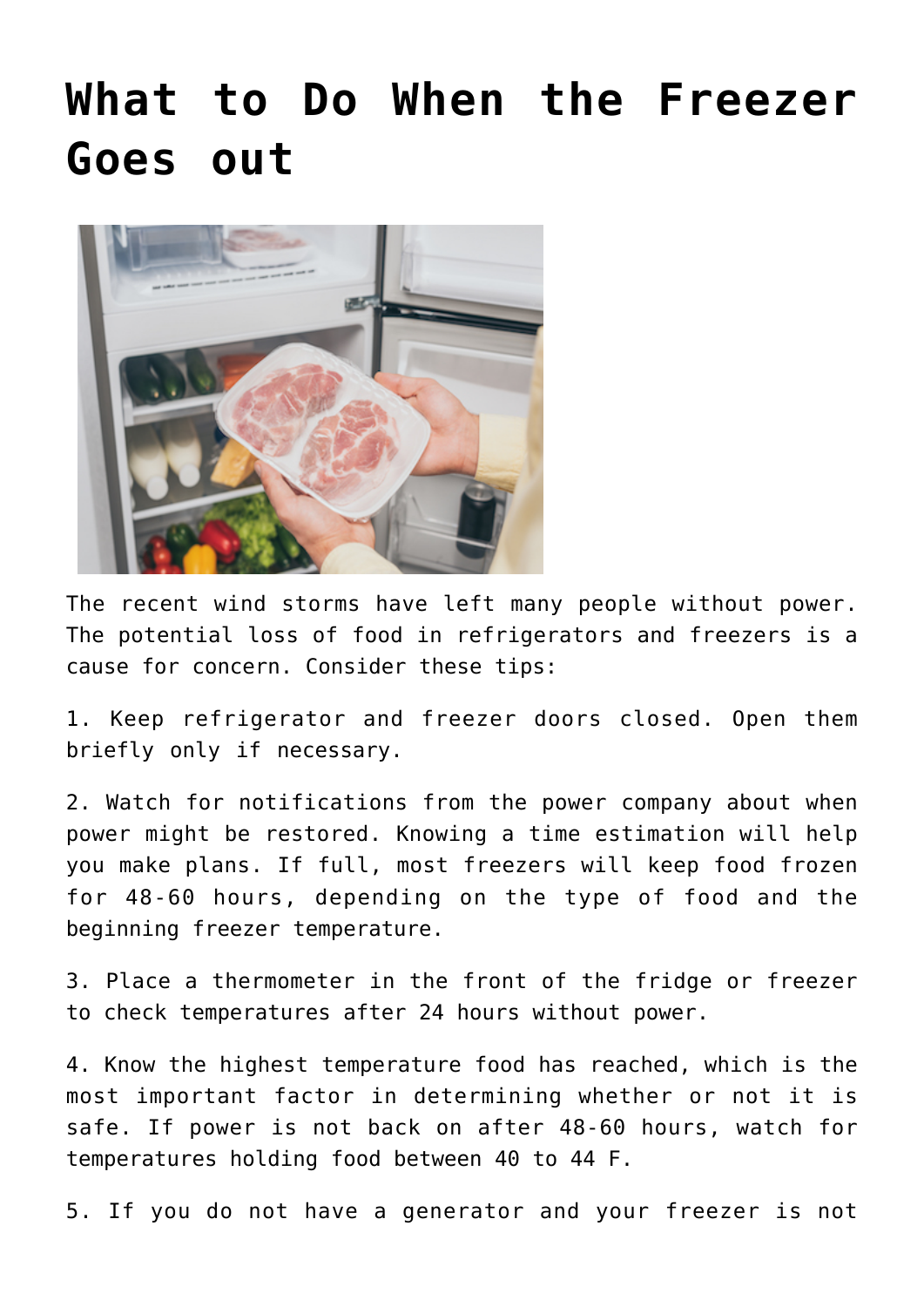likely to be operating within a day, you may need to move your frozen foods to a working freezer. Consider asking a friend or neighbor if they have freezer space. You might also check into moving your freezer's contents to a local freezing plant, church freezer, school freezer or even a meat locker. To move your food, put it in insulated boxes or between thick layers of newspapers and blankets, depending on how far you have to go.

6. Another option to help keep foods frozen is to place dry ice in your freezer. To locate a source, do a search for "dry ice" or "carbonic gas." Some grocery stores carry dry ice. Handle it quickly, and always wear heavy gloves to prevent it from burning your hands. When purchasing dry ice, have it cut into small, usable sizes. Do not try to cut or chip it yourself. A 50-pound block of dry ice is enough to protect solidly frozen food in a 20-cubic foot freezer for three to four days. A 25-pound block should hold the temperature of a half-full, 10-cubic foot freezer below freezing for two to three days.

7. Place heavy cardboard on top of packages of frozen food in each compartment of your freezer and place dry ice on top of the cardboard. Close the freezer and do not open it again until you need to replace the dry ice or the power comes back on.

8. Provide extra insulation for your freezer by covering it with blankets or quilts. Placing packing material or crumpled newspapers between the cabinet and the blankets will also help. Be sure coverings are away from air vents on the outside of the freezer. The power may come on unexpectedly, and ventilation will be needed. The harmless gas given off by dry ice needs to escape. Dry ice is carbon dioxide in its solid form. It evaporates rather than melts and leaves no liquid. You may notice an off odor caused by carbonic acid, which is formed by the dry ice and moisture in the freezer. It is harmless. Simply leave the freezer door open for a few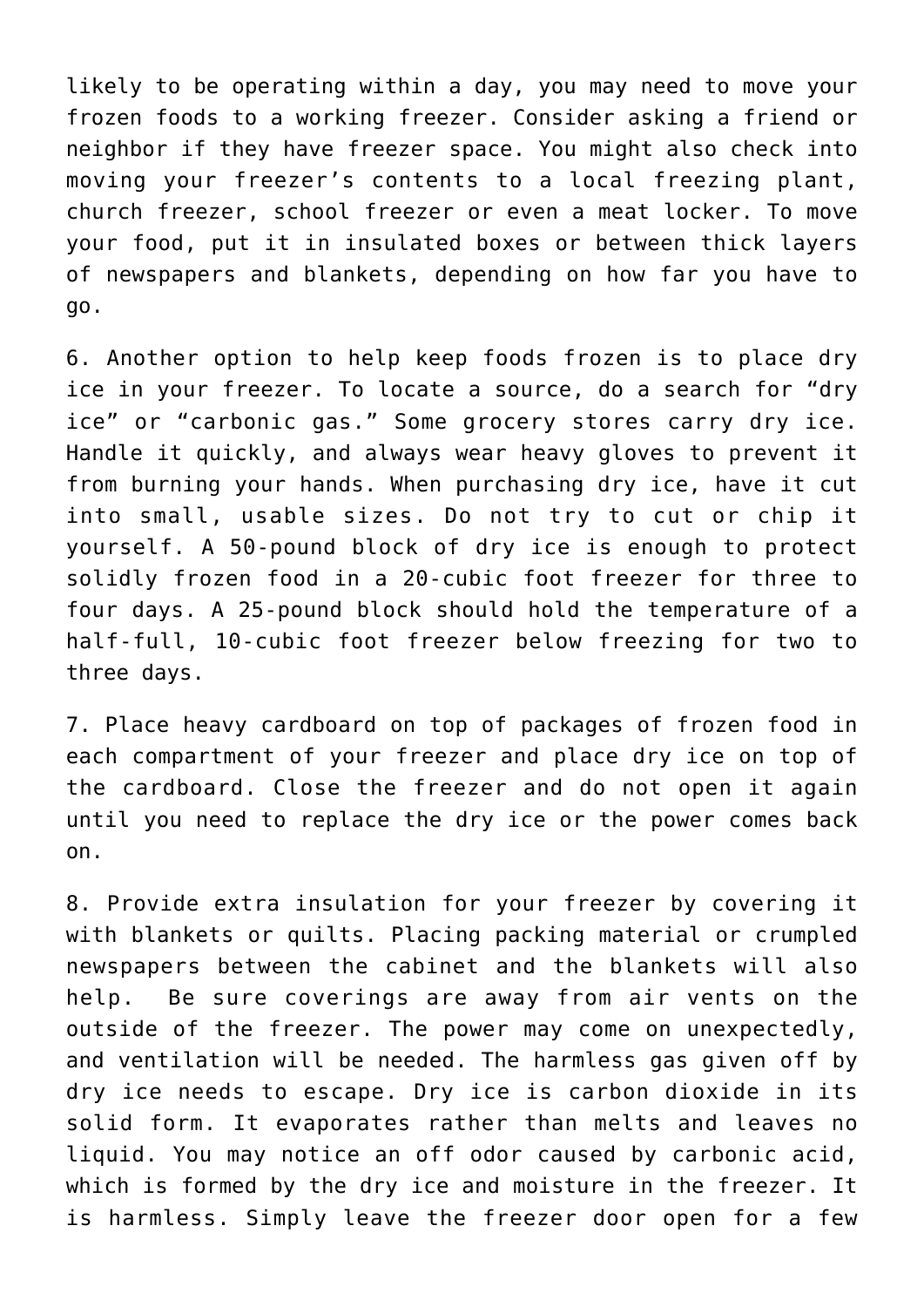minutes to let it escape.

Some thawed foods can be re-frozen. However, the texture will not be as good. Other foods may

need to be discarded. Here are some guidelines:

**Meat and Poultry:** Re-freeze if the freezer temperature stays at 40 F or below. Check each package, and discard if there are signs of spoilage such as an off color or off odor. Discard any packages that are above 40 F (or at room temperature).

**Vegetables:** Re-freeze only if ice crystals are still present or if the freezer temperature is 40 F or

below. Discard packages that show signs of spoilage or that have reached room temperature.

**Fruits:** Re-freeze if they show no signs of spoilage. Thawed fruits may be used in cooking or making jellies, jams or preserves. Fruits survive thawing with the least damage to quality.

**Shellfish and Cooked Foods:** Re-freeze only if ice crystals are still present or the freezer is 40 F or below. If the temperature is above 40 F, throw these foods out.

**Ice Cream:** If partially thawed, throw it out. The texture of ice cream is off after thawing. If the temperature rises above 40 F, it could be unsafe.

**Creamed Foods, Puddings and Cream Pies:** Re-freeze only if freezer temperature is 40 F or below. Discard if the temperature is above 40 F.

**Breads, Nuts, Doughnuts, Cookies and Cakes:** These foods refreeze better than most. They can be safely re-frozen if they show no signs of mold growth.

To be prepared for a power emergency, find out where the